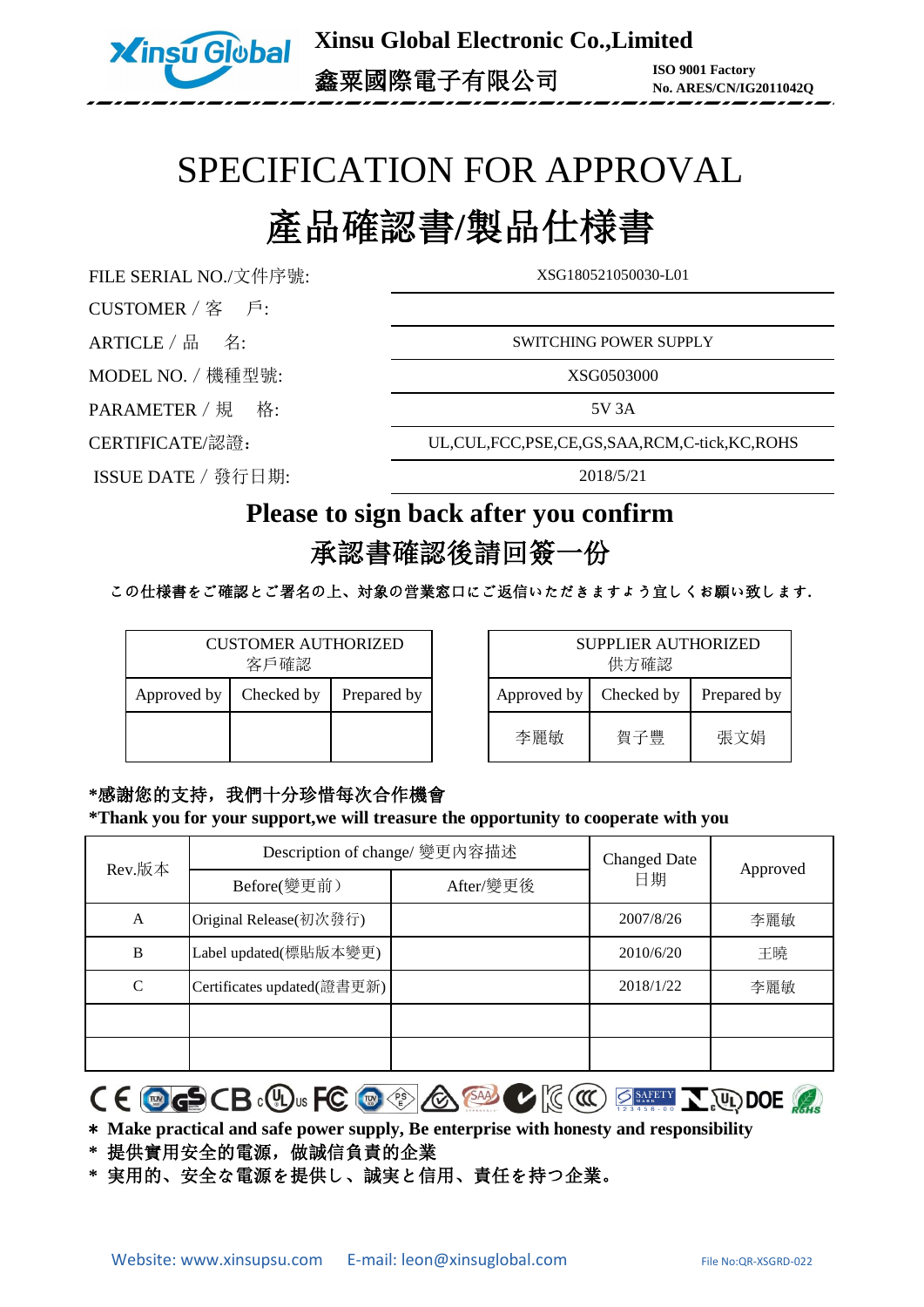# **Table of Content(**目錄**)**

| 1.SAFETY STANDARD / 安規標準                                           | 3                       |
|--------------------------------------------------------------------|-------------------------|
| 2.INPUT FEATURE / 輸入特性                                             | 3                       |
| 3.POWER SUPPLY OUTPUT VOLTAGE / CURRENT FEATURE/ 供電器輸出電壓 / 電流的特性   | $\overline{\mathbf{3}}$ |
| 4.IELECTRIC WITHSTANDING STRENGTH(HI-POT) / 絕緣介電強度(耐壓)             | $\overline{\mathbf{4}}$ |
| 5.PROTECTION FEATURE / 保護特性                                        | $\overline{\mathbf{4}}$ |
| 6.ENVIRONMENTAL CONDITIONS / 環境條件                                  | 4                       |
| 7.EMC STANDARDS / 電磁相容性標準                                          | 5                       |
| 8 RELIABILITY AND QUALITY CONTROL / 可靠性及品質控制                       | 5                       |
| 9.WEIGHT / 重量                                                      | 5                       |
| 10.MECHANICAL REQUIREMENT / 結構參數                                   | 5                       |
| 11.INSULATION RESISTANCE / 絕緣阻抗                                    | 5                       |
| 12.LEAKAGE CURRENT / 漏電流                                           | 6                       |
| 13. MAJOR MEASURE EQUIPMENT / 主要測量設備; VERIFIED BY THE THIRD LAB/外校 | 6                       |
| 14.PRODUCT OUTLINE DIMENSION / 產品外觀尺寸                              | 7                       |
| 16.DC CORD / 輸出 線材                                                 | 8                       |
| 17.RATING LABEL / 銘牌                                               | 9                       |
|                                                                    |                         |
|                                                                    |                         |
|                                                                    |                         |
|                                                                    |                         |
|                                                                    |                         |
|                                                                    |                         |
|                                                                    |                         |
|                                                                    |                         |
|                                                                    |                         |
|                                                                    |                         |
|                                                                    |                         |
|                                                                    |                         |
|                                                                    |                         |

| <b>EDITION</b> | <b>PAGE</b> | 2/9 |
|----------------|-------------|-----|
|                |             |     |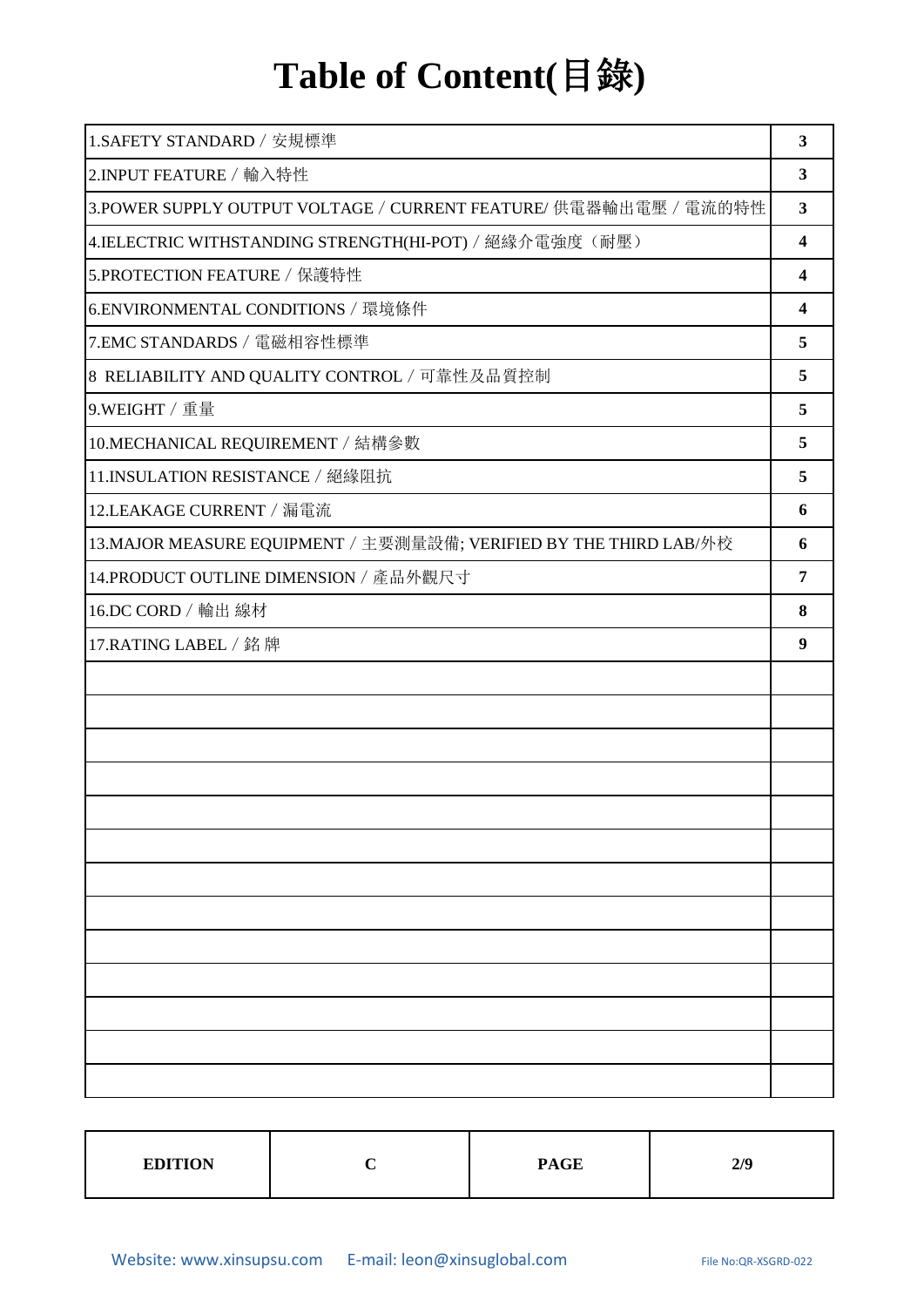#### 1.SAFETY STANDARD/安規標準

1.1 The green mode power supply shall be certified by the following international regulatory standards: 充 電器應符合下列的國際標準:

| Certificate<br>證書 | Country<br>國家 | Standard/安規標準                           | Certific<br>諮書 |
|-------------------|---------------|-----------------------------------------|----------------|
| <b>UL/CUL</b>     | USA/CA<br>北美  | UL/CSA62368-1;<br>UL/CSA60950-1:        | <b>FCC</b>     |
| LVD/GS            | Germany<br>德國 | EN60950; EN62368<br>EN 61558;EN60335    | CE.            |
| СB                | Global<br>全球  | IEC62368;IEC60950;<br>IEC61558:IEC60335 | KC.            |
| <b>PSE</b>        | Japan<br>日本   | J60950-1: J61558                        | SAA            |

| Certificate<br>證書 | Country<br>國家 | Standard/安規標準                                    |
|-------------------|---------------|--------------------------------------------------|
| FCC               | USA           | FCC Part 15 Sub-part B                           |
| CE.               | Europe<br>歐洲  | EN55032;EN55024;<br>EN55020:EN61000:<br>EN55014: |
| KС                | Korea<br>韓國   | K60950-1                                         |
| SAA/RCM           | AU 澳洲         | AS/NZS 60950                                     |

2.INPUT FEATURE/輸入特性

- 2.1 INPUT VOLTAGE RANGE:90Vac to 264Vac. 輸入電壓範圍可以從90Vac到264Vac.
- 2.2 RATED INPUT VOLTAGE:100Vac to 240Vac. 額定輸入電壓從100Vac到240Vac.
- INPUT FREQUENCY RANGE:47Hz to 63Hz. 輸入頻率範圍從47Hz到63Hz. 2.3
- INPUT CURRENT: 0.6A max.&100-240Vac. 最大輸入電流0.6A(輸入條件100-240Vac) 2.4
- 2.5 INRUSH CURRENT:35A max. at 100-240Vac input for a cold start at 25℃.在准開機條件下,最 大浪湧電流不超過35A (輸入條件100-240Vac).
- 2.6 EFFICIENCY:higher than 81.4% at 100-240Vac input and output full load. 效率高於81.4%(輸入 100-240Vac 和輸出滿載條件).
- 2.7 No-Load Input Power Dissipation/輸入空載功率損耗:Input 115Vac or 230Vac,output no load, the input power loss is less than 0.1W. 輸入115/230V交流,在空載時,輸入功耗小於0.1W.

| RATED OUTPUT / 額定輸出         |                   | SPEC. LIMIT / 規格限定 | REMARK / 備註                                       |  |
|-----------------------------|-------------------|--------------------|---------------------------------------------------|--|
|                             | Min. value        | Max. value         |                                                   |  |
| Output regulation / 輸出電壓規格  | 4.7VDC            | 5.3VDC             | $5V + 6%$                                         |  |
| Output load / 輸出負載規格        | 0.0A              | 3A                 |                                                   |  |
| Ripple and Noise / 輸出紋波及雜訊  |                   | $<$ 120mVp-p       | 20MHz Bandwidth 10uF Ele.<br>Cap.& 0.1uF Cer. Cap |  |
| Output Overshoot / 輸出過沖幅度   |                   | 10%                |                                                   |  |
| Line regulation / 電壓調整率     |                   | $\pm 1\%$          |                                                   |  |
| Load regulation / 負載調整率     |                   | $\pm$ 5%           |                                                   |  |
| Turn-on delay time / 開機延遲時間 |                   | 3000mS             |                                                   |  |
| Hold up time / 關機維持時間       | 10 <sub>m</sub> S |                    | Input voltage:115Vac                              |  |
|                             | 20 <sub>ms</sub>  |                    | Input voltage:230Vac                              |  |

3.OUTPUT/輸出特性

| <b>EDITION</b> | ∼ | <b>PAGE</b> | 3/9 |
|----------------|---|-------------|-----|
|----------------|---|-------------|-----|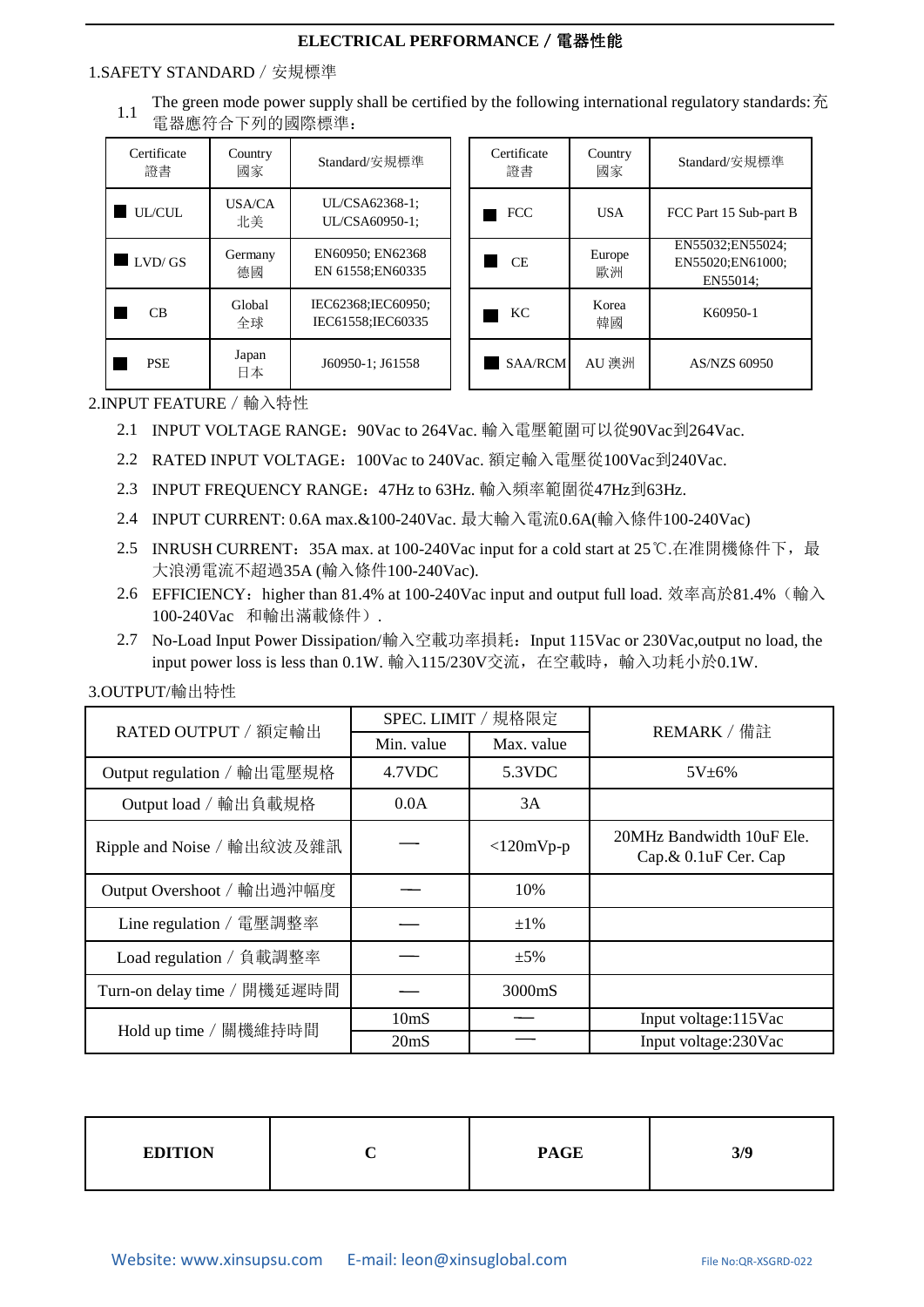#### 4.4 IELECTRIC WITHSTANDING STRENGTH(HI-POT) / 絕緣介電強度(耐壓)

Primary to Secondary AC3000V, 10mA,1 minute for type test, 3 second for production. 一次側對二次側:AC3000V, 10mA標準測試1分種,量產測試3秒鐘.

#### 5.PROTECTION FEATURE/保護特性

5.1 OVER-CURRENT PROTECTION/過電流保護:

The green mode power supply shall be hiccup when any output operating in overload condition(set@ Max load  $120 \sim 180\%$ ) under any line condition for an indefinite period of time. The power supply shall be self  $-$  recovery when the fault condition is removed. 在任何時候任何輸入條件,當輸出操作在超載條件最大電源的(120~180% )時,電源供應器 將進入打嗝模式,當故障被移走後,電源要能自動恢復到正常。

5.2 SHORT-CIRCUIT PROTECTION/輸出短路保護:

The power supply shall be hiccup and no damage shall occur when any output operating in a short circuit condition under any line condition for an indefinite period of time. The power supply shall be self-recovery when the fault condition is removed.

在任何時候,任何輸入條件下,當輸出操作在短路情況下,電源供應器將進入打嗝模式,當故 障消失後,電源要能自動恢復正常。

#### 6.ENVIRONMENTAL CONDITIONS/環境條件

6.1 OPERATING/操作條件 :

The power supply shall be capable of operating continuously in any mode without performance deterioration in the following environmental conditions. 在下列環境條件下,電源供應器要能夠連續操作在各種模式,且不能造成性能的退化。

- 6.1.1 Operating Temperature:-25℃~40℃ 環境測度:-25℃~40℃
- 6.1.2 Relative Humidity:10%~90% 相對濕度:10%~90%
- 6.1.3 Vibration: 1.0mm,  $10-25$ Hz, 15 minutes per cycle for each axis  $(X, Y, Z)$
- 6.1.4 Cooling:The power supply will operate with convection cooling. Blocking of vents must not cause damage to the power supply.. 電源供應器將操作在對流冷卻的環境下,即使將通風口阻塞電源也不允許有任何損傷發生。
- 6.2 NON-OPERATING/非操作條件:

The power supply shall be capable of withstanding the following environmental conditions extended periods of time, without sustaining electrical or mechanical damage and subsequent operational deficiencies.

電源供應器要能夠長期的經受下列的環境條件,且不允許有電氣級機械方面的損傷和併發的操 作的缺失

- 6.2.1 Storage Temperature:-30℃~70℃ 環境溫度:-30℃~70℃
- 6.2.2 Relative Humidity:10%~90%相對濕度:10%~90%
- 6.2.3 Color of case and cable/外殼及線材顏色:Black/黑色

| <b>EDITION</b> |  | <b>PAGE</b> | 4/9 |
|----------------|--|-------------|-----|
|----------------|--|-------------|-----|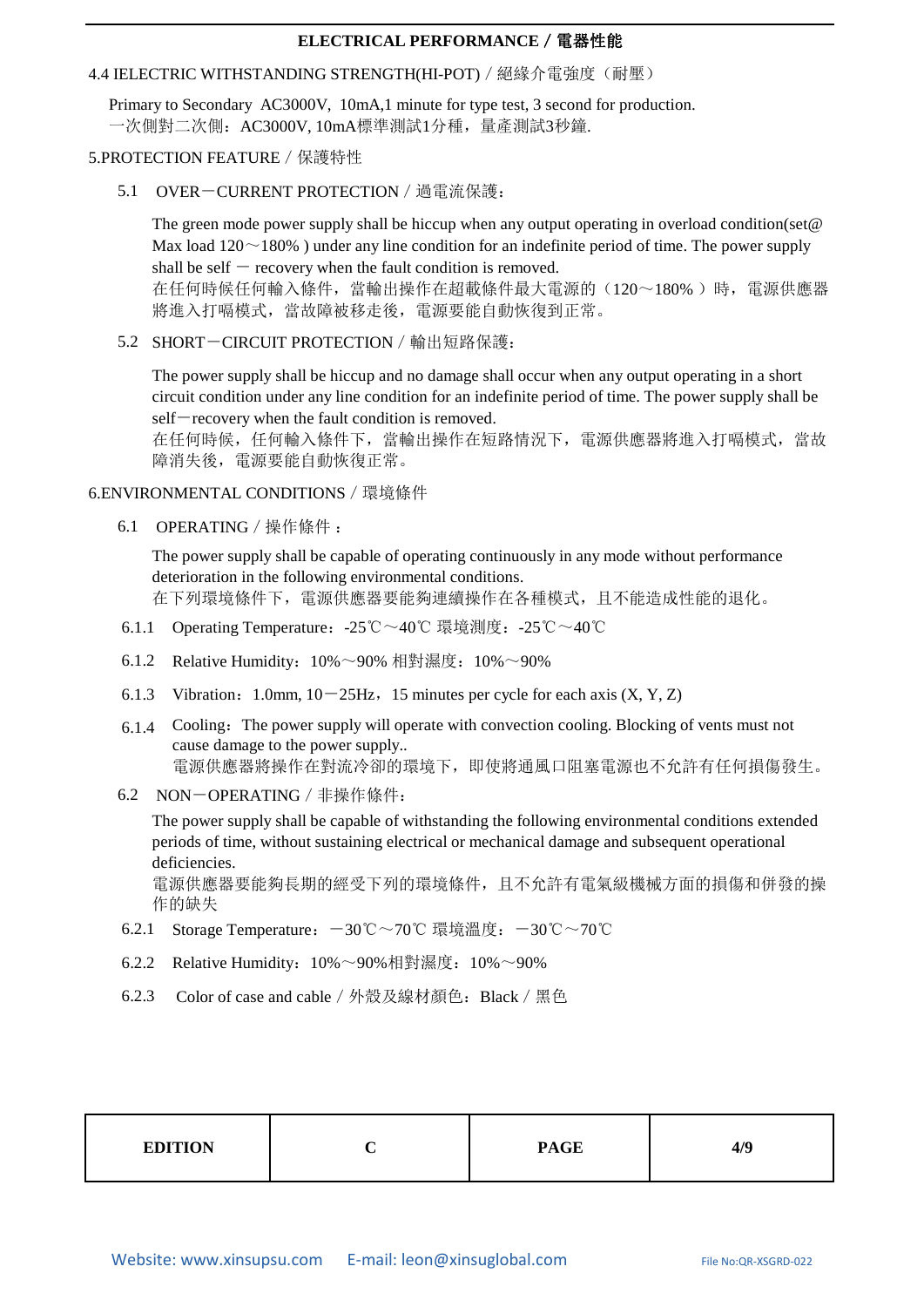6.2.4 Vibration and Shock/振動和衝擊

The power supply shall be designed to withstand normal transportation vibration per  $MIL-STD$  $-810D$ , method 514 and procedures X, as it s mounted in the chassis assembly and packed for shipping.

電源供應器出貨的包裝設計,均要能承受正常運輸的振動,並符合MIL-STD-810D方法 514 和程式 X。

6.2.5 Dropping Packed/跌落試驗:

X-Y-Z direction 90cm,one time with each direction

X-Y-Z三個方向高度0.9m每個方向各一次

7.EMC STANDARDS/電磁相容性標準

7.1 EMI STANDARDS/EMI 標準

The power supply met the radiated and conducted emission requirements for FCC CLASS B, EN55022 CLASS B.

本電源供應器符合輻射及傳導要求,滿足FCC CLASS B, EN55022 CLASS B.

7.2 EMS STANDARDS/EMS 標準

The power supply shall meet the following EMS standards:本電源供應器滿足下列EMS標準

- 7.2.1 EN61000 $-4-2$ : 1995 / A1: 1998 Electrostatic Discharge(ESD)
- 7.2.2 EN61000 $-4-3$ : 1996 / A1: 1998 Radiated Electromagnetic Fields(RS)
- 7.2.3 EN61000 $-4-4$ : 1995 Electrical Fast Transient / Burst(EFT)
- 7.2.4 EN61000 $-4-5$ : 1995 Lighting Surge Attachment. Line to Neutral: 2KV
- 8 RELIABILITY AND QUALITY CONTROL/可靠性及品質控制
	- 8.1 BURN-IN/老化

The power supply shall undergo a minimum of 4 hours Burn $-\text{In}$  test under full load at 40°C  $\sim \pm 5^{\circ}\text{C}$ 

電源應在40℃~±5℃和滿載條件下老化4小時。

8.2 COMPONENT DERATING/元件溫度要求

Semiconductor junction temperatures shall not exceed the manufacturer's maximum thermal rating. 半導體結溫不允許超過其製造商要求的最大溫度值。

#### 9.WEIGHT/重量

The weight of the power supply shall be about 80 g.. 電源的重量大約為 80g。

#### 10.MECHANICAL REQUIREMENT/結構參數

The power supply size: L63.8\*W40\*H38.5mm.外殼尺寸:L63.8\*W40\*H38.5mm

#### 11.INSULATION RESISTANCE/絕緣阻抗

Input to output: 50M OHM(500VDC)輸入對輸出50兆歐姆(500VDC)

| <b>EDITION</b> | <b>PAGE</b> | 5/9 |
|----------------|-------------|-----|
|                |             |     |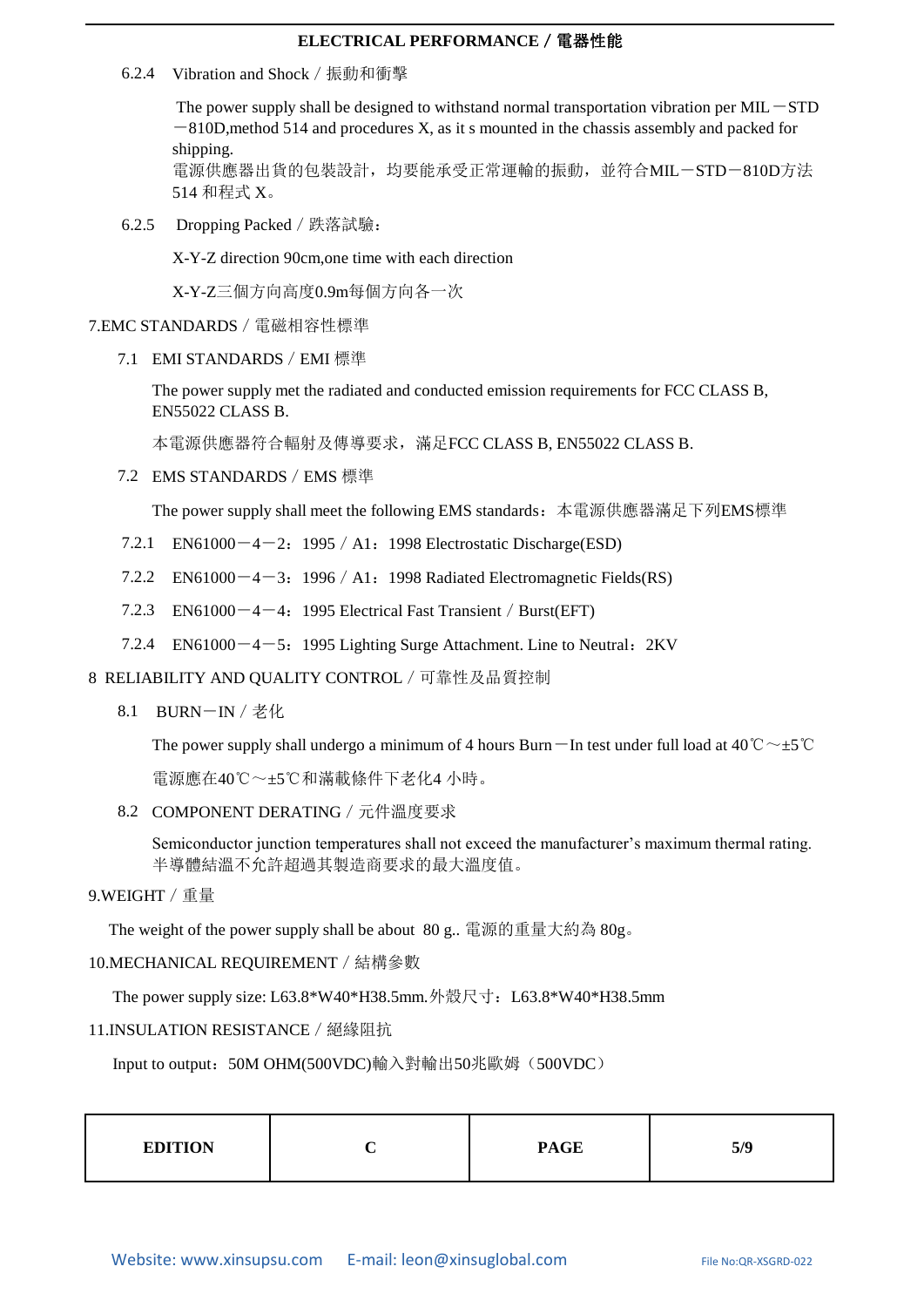#### 12.LEAKAGE CURRENT/漏電流

The leakage current shall be less than 0.25mA for class II when power supply is operated maximum input voltage and maximum load. 當電源供應器操作在最大輸入及最大負載情況下,其漏電流應小於0.25mA, 滿足class II等級。

#### 13.MAJOR MEASURE EQUIPMENT/主要測量設備; VERIFIED BY THE THIRD LAB/外校

| A AC SOURCE / 交流輸入充電器: AFC-500W,校準頻次: 1次/年                 | $\square \vee$ |
|------------------------------------------------------------|----------------|
| B POWER METER / 充電器功率計: CHROMA 2100,校準頻次: 1次/年             | $\Box \vee$    |
| C ELECTRONIC LOAD / 電了負載: PRODIGIT 3310C,校準頻次: 1次/年        | $\Box \vee$    |
| D OSCILLOSCOPE / 存儲示波器: TDS-2012B,校準頻次: 1次/年               | $\square \vee$ |
| E DIGITAL MULTIMETER / 數字式萬用表: Fluke 4.5,校準頻次: 1次/年        | $\Box \vee$    |
| F DC POWER / 直流輸入充電器: WYK-6030,校準頻次: 1次/年                  | $\Box \ \vee$  |
| G HI-POT TESTER / 耐壓測試儀: LANKE 7112,校準頻次: 1次/年             | $\Box \vee$    |
| H INSULATION RASISTANCE TESTER / 絕緣電阻表: YD2681A,校準頻次: 1次/年 | $\Box \vee$    |

| <b>PAGE</b><br><b>EDITION</b><br>6/9 |  |
|--------------------------------------|--|
|--------------------------------------|--|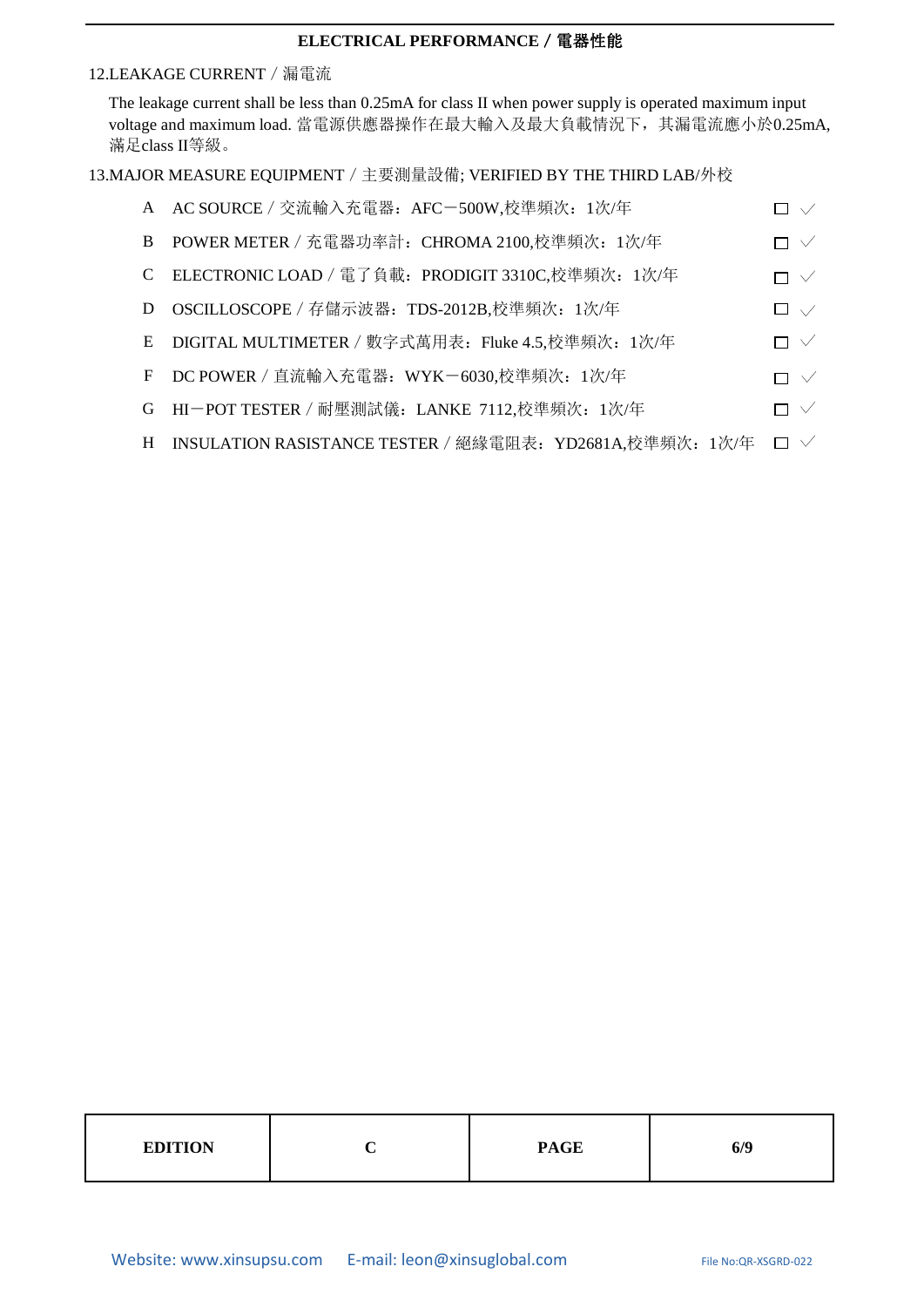#### **PRODUCT OUTLINE DIMENSION**/產品外觀尺寸**(mm)**



| <b>EDITION</b> |  | <b>PAGE</b> | 7/0 |
|----------------|--|-------------|-----|
|----------------|--|-------------|-----|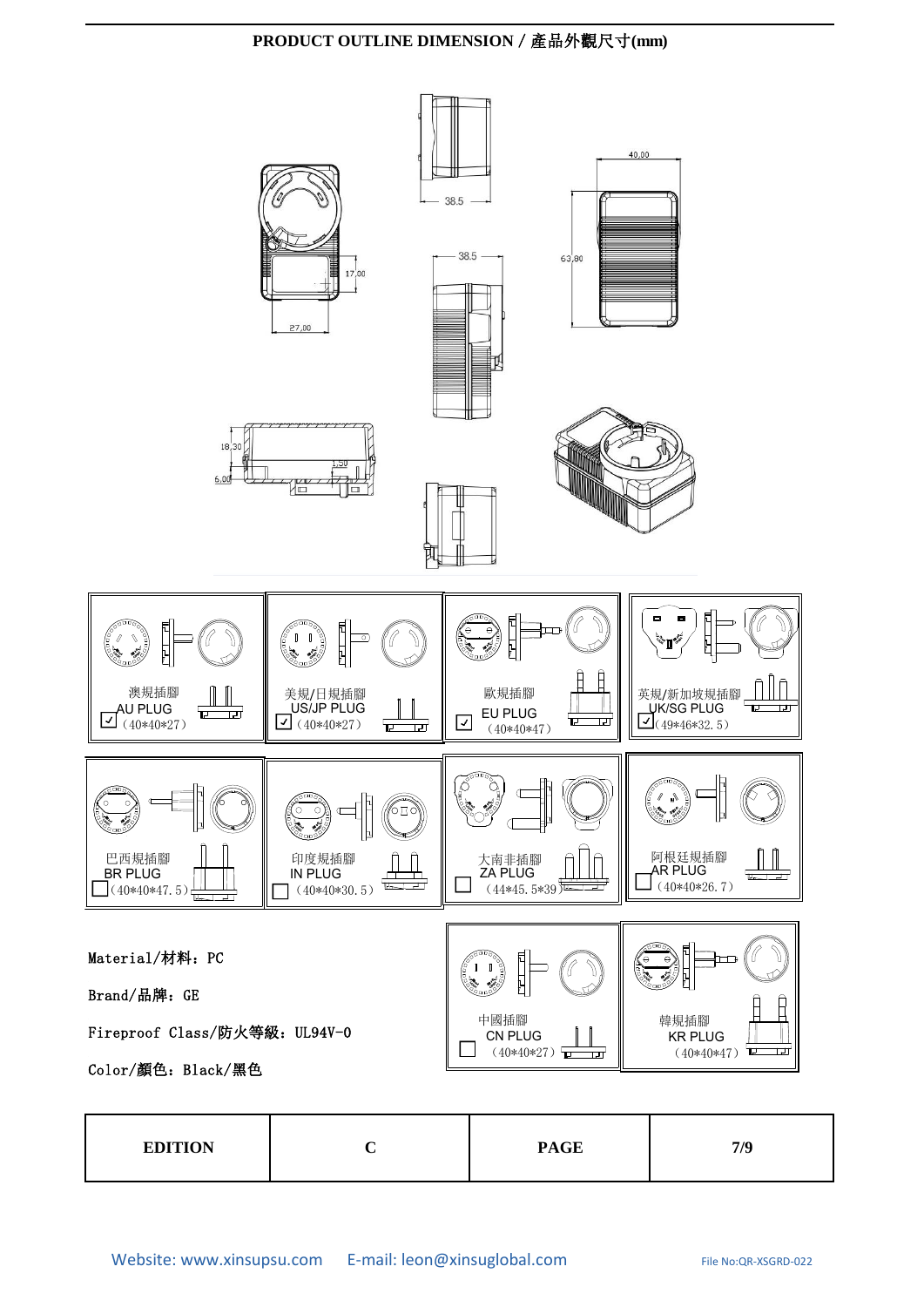#### **DC CORD**/輸出 線材



| Cable Specification/線材規格 |                              |                                 |  |  |  |
|--------------------------|------------------------------|---------------------------------|--|--|--|
| UL 20AWG*2C 2468 L=1.2M  |                              |                                 |  |  |  |
| Item No                  | Part Name (部件名稱)             | Description (描述)                |  |  |  |
| A                        | Length of DC cord(DC線長度)     | 1.2M                            |  |  |  |
| B                        | Size of DC connector (DC頭尺寸) | OD $5.5*$ ID $2.1*$ Length 10mm |  |  |  |
| C                        | Length of coil (線包長度)        | $70MM \pm 10$                   |  |  |  |

| <b>PAGE</b><br><b>EDITION</b><br>8/9 |
|--------------------------------------|
|--------------------------------------|